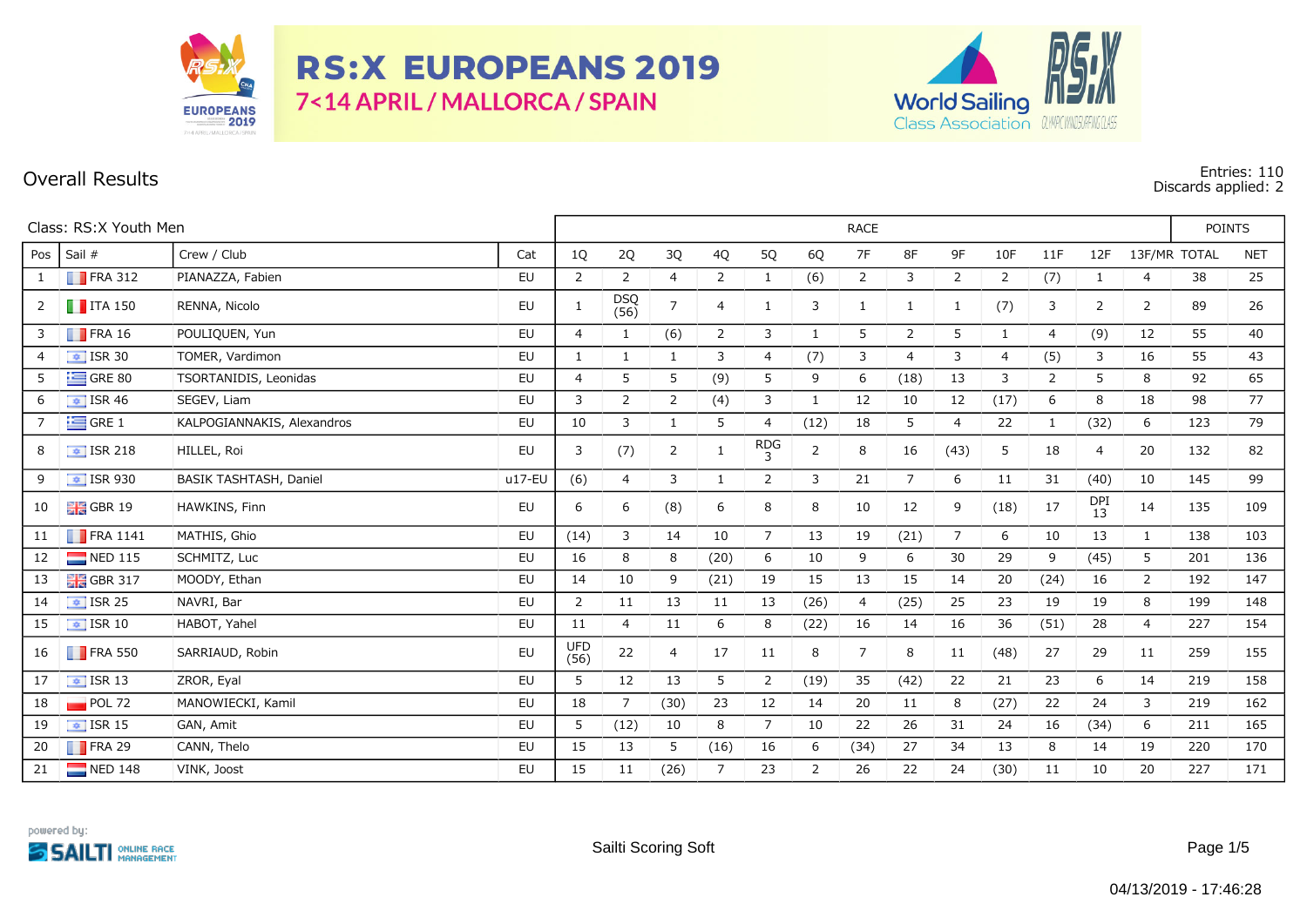| 22 | $E$ ESP 369             | LLADO, Biel                                 | EU         | 10                 | RET<br>(56)        | 3              | 16              | 5            | 5              | 27   | 17   | 29   | 28   | (39) | 20                 | 24             | 279   | 184   |
|----|-------------------------|---------------------------------------------|------------|--------------------|--------------------|----------------|-----------------|--------------|----------------|------|------|------|------|------|--------------------|----------------|-------|-------|
| 23 | $\blacksquare$ ITA 138  | STANCAMPIANO, Giorgio                       | EU         | $\overline{7}$     | 15                 | 17             | 3               | 9            | (23)           | 25   | (33) | 19   | 9    | 33   | 31                 | 17             | 241   | 185   |
| 24 | $\blacksquare$ FRA 628  | PIGNOLET, Louis                             | EU         | 9                  | 8                  | 15             | 21              | (33)         | 21             | 11   | 9    | 10   | 35   | 38   | (50)               | 13             | 273   | 190   |
| 25 | $\blacksquare$ ITA 20   | MONTANUCCI, Simone                          | <b>EU</b>  | 17                 | 6                  | 24             | (30)            | 15           | 24             | 14   | 13   | 21   | (53) | 42   | 18                 | $\overline{7}$ | 284   | 201   |
| 26 | $\blacksquare$ FRA 1888 | MADIER, Nicolin                             | EU         | 22                 | DSQ<br>(56)        | 6              | 12              | 14           | 15             | 46   | 24   | 20   | 8    | 15   | (48)               | 22             | 308   | 204   |
| 27 | POL 636                 | LEWINSKI, Dominik                           | EU         | (29)               | 16                 | 10             | 15              | 18           | 5              | 49   | 28   | (53) | 19   | 14   | 15                 | 21             | 292   | 210   |
| 28 | $\equiv$ GRE 7          | KOGIAS, Charalampos                         | EU         | (28)               | 25                 | $18\,$         | 13              | $9\,$        | 11             | 32   | 29   | 28   | 16   | 20   | (36)               | 16             | 281   | 217   |
| 29 | $\bullet$ JPN 23        | IKEDA, Takumi                               | <b>ROW</b> | 8                  | 23                 | 14             | (27)            | 10           | RDG<br>16.40   | 29   | (35) | 33   | 10   | 35   | 22                 | 18             | 280.4 | 218.4 |
| 30 | $\boxed{\div}$ ISR 18   | BARON, Ben                                  | EU         | 26                 | RET<br>(56)        | 9              | 17              | 31           | 32             | 15   | 19   | 17   | (39) | 13   | 35                 | 10             | 319   | 224   |
| 31 | ESP 19                  | TERRY-VALLE, Aurelio / Club Náutico Sevilla | <b>EU</b>  | 12                 | 17                 | (20)           | $7\overline{ }$ | 20           | $\overline{4}$ | 40   | (41) | 41   | 15   | 25   | ${\bf 11}$         | 39             | 292   | 231   |
| 32 | NED 1306                | CASTELEIN, Max                              | EU         | <b>UFD</b><br>(56) | 20                 | 23             | 14              | 15           | 27             | 24   | 36   | 23   | 12   | 28   | (43)               | 9              | 330   | 231   |
| 33 | $\blacksquare$ FRA 72   | BOSSARD, Antoine                            | EU         | 27                 | 14                 | (30)           | 19              | 20           | 21             | 28   | 23   | 18   | 33   | (46) | $\overline{7}$     | 23             | 309   | 233   |
| 34 | $\boxed{\div}$ ISR 84   | LESHED, Nir                                 | <b>EU</b>  | 9                  | 15                 | (19)           | 11              | 11           | 16             | 38   | (50) | 44   | 34   | 32   | 17                 | 40             | 336   | 267   |
| 35 | $\blacksquare$ ITA 7    | ONALI, Riccardo                             | EU         | (25)               | 9                  | 19             | 14              | RDG<br>14.20 | $\overline{4}$ | 39   | 20   | 35   | 44   | 43   | (49)               | 26             | 341.2 | 267.2 |
| 36 | $E$ ESP 66              | SEGU GIRO, Guillem                          | EU         | 21                 | RET<br>(56)        | $\overline{7}$ | 12              | 31           | 37             | 31   | (44) | 27   | 14   | 12   | 44                 | 32             | 368   | 268   |
| 37 | $\equiv$ GRE 126        | KARVOUNIARIS, Ioannis                       | $u17-EU$   | 20                 | 14                 | (31)           | 13              | 29           | 17             | 36   | 37   | (38) | 26   | 21   | 25                 | 31             | 338   | 269   |
| 38 | $\blacksquare$ FRA 1712 | BASILE, Martin                              | EU         | $\overline{7}$     | <b>UFD</b><br>(56) | 21             | 18              | 24           | 36             | (42) | 31   | 26   | 31   | 41   | 23                 | 15             | 371   | 273   |
| 39 | POL 42                  | POLAK, Michal                               | <b>EU</b>  | (33)               | 5                  | 12             | 20              | 23           | 12             | 23   | 38   | (49) | 45   | 40   | 33                 | 25             | 358   | 276   |
| 40 | $\frac{1}{2}$ HKG 33    | AU, Ling Yeung                              | <b>ROW</b> | (37)               | 10                 | 18             | 18              | 10           | 20             | 30   | 32   | 40   | 38   | (53) | 52                 | 12             | 370   | 280   |
| 41 | $\Box$ RUS 3            | AKIMOV, Artem                               | EU         | 12                 | <b>RET</b><br>(56) | 16             | 10              | 21           | 26             | 17   | 30   | 42   | 37   | 36   | (46)               | 33             | 382   | 280   |
| 42 | $\blacksquare$ FRA 376  | KERMORGANT, Ewen                            | $u17-EU$   | 25                 | 21                 | (43)           | 15              | 30           | 9              | (41) | 39   | 39   | 41   | 29   | 21                 | 27             | 380   | 296   |
| 43 | POL66                   | ZARNOWSKI, Adam                             | <b>EU</b>  | (27)               | 18                 | 16             | 24              | 16           | $\overline{7}$ | (50) | 46   | 15   | 40   | 50   | 42                 | 38             | 389   | 312   |
| 44 | $\blacksquare$ FRA 997  | MATHIS, Alexis                              | <b>EU</b>  | 13                 | 33                 | 25             | 22              | 25           | (34)           | 47   | 40   | 36   | 46   | (54) | 26                 | 29             | 430   | 342   |
| 45 | $\frac{1}{2}$ ISR 36    | PINHASI, Ben                                | u17-EU     | 19                 | 9                  | 15             | 34              | 26           | (42)           | 44   | 34   | 32   | 52   | 49   | <b>DNC</b><br>(56) | 28             | 440   | 342   |
| 46 | $E$ ESP 24              | ALLES, Toni                                 | EU         | 8                  | RET<br>(56)        | 25             | 28              | 22           | 17             | 45   | (54) | 52   | 25   | 26   | 53                 | 41             | 452   | 342   |
| 47 | POL4                    | LITWINEK, Dawid                             | EU         | 22                 | 24                 | 26             | (28)            | 27           | 11             | 48   | (51) | 51   | 32   | 30   | 37                 | 43             | 430   | 351   |
| 48 | $\boxed{\div}$ ISR 9    | KASHI, Amit                                 | u17-EU     | 17                 | <b>RET</b><br>(56) | 24             | 32              | 26           | 14             | (54) | 52   | 45   | 42   | 34   | 38                 | 37             | 471   | 361   |
| 49 | $\frac{1}{2}$ HKG 14    | YEUNG, Lok                                  | <b>ROW</b> | 21                 | 28                 | 27             | 26              | 19           | (47)           | 37   | 48   | 47   | 43   | (52) | 39                 | 30             | 464   | 365   |
| 50 | • JPN 1151              | SAITO, Yugo                                 | <b>ROW</b> | 11                 | 19                 | 28             | 29              | 17           | (49)           | 33   | 47   | 48   | 54   | (55) | 51                 | 35             | 476   | 372   |

powered by: **SAILTI DALINE RACE**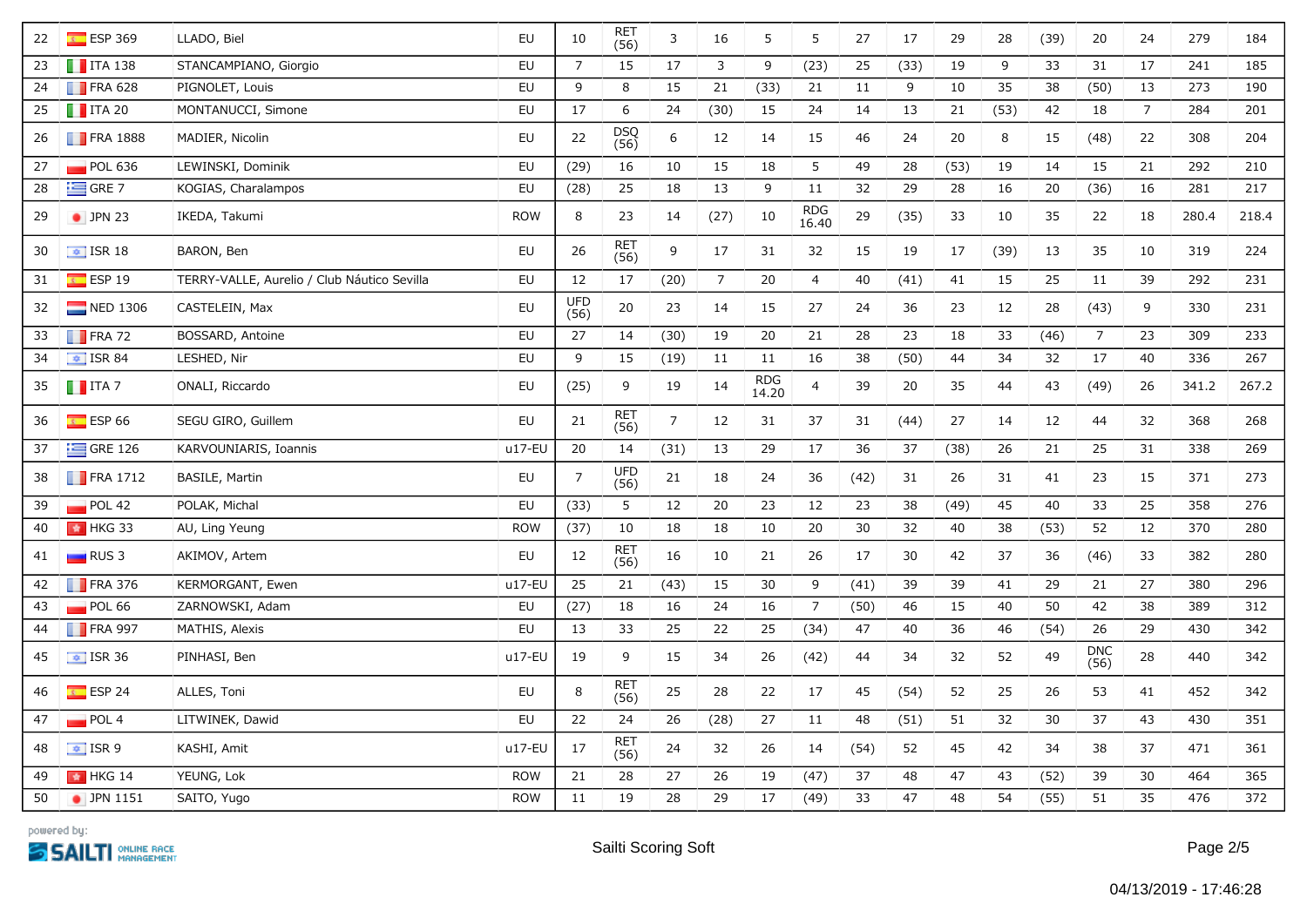| 51 | $\blacksquare$ FRA 18   | DEVEAUX, Eliot             | $u17-EU$   | 24        | 32                 | 17                    | 24   | 24          | (36) | 43             | 45             | 37                 | UFD<br>(56)        | 45             | 47             | 36               | 466 | 374 |
|----|-------------------------|----------------------------|------------|-----------|--------------------|-----------------------|------|-------------|------|----------------|----------------|--------------------|--------------------|----------------|----------------|------------------|-----|-----|
| 52 | $E$ ESP 399             | ESTRANY-SAGRERA, Josep     | u17-EU     | 13        | <b>RET</b><br>(56) | 21                    | 19   | 27          | 23   | 52             | 49             | <b>RET</b><br>(56) | 50                 | 48             | 27             | <b>RET</b><br>46 | 487 | 375 |
| 53 | ESP <sub>26</sub>       | FERRER, Xicu               | $u17-EU$   | 35        | 18                 | 27                    | 9    | 14          | (40) | (55)           | 55             | 54                 | 47                 | 47             | 30             | 44               | 475 | 380 |
| 54 | $\Box$ RUS 85           | TOKAREV, Anton             | EU         | 20        | RET<br>(56)        | $20\,$                | 30   | 30          | 22   | (53)           | 53             | 50                 | 49                 | 37             | 41             | 42               | 503 | 394 |
| 55 | $\sim$ TUR 215          | OZTAS, Kuzey               | EU         | 30        | $30\,$             | $rac{\text{STP}}{12}$ | 35   | DSQ<br>(56) | 18   | 51             | 43             | 46                 | 51                 | 44             | DNC<br>(56)    | 34               | 506 | 394 |
| 56 | $\blacksquare$ FRA 310  | CHAUVET, Mathis            | EU         | 32        | RET<br>(56)        | $12\,$                | 29   | 29          | 31   | (5)            | $\mathbf{1}$   | $\overline{2}$     | $\mathbf{1}$       | 4              | 3              | $\overline{2}$   | 207 | 146 |
| 57 | $\sim$ TUR 9999         | ARSLAN, Batuhan            | EU         | 30        | DSQ<br>(56)        | $31\,$                | 8    | 32          | 28   | 3              | 11             | $\mathbf{1}$       | $\overline{4}$     | 8              | $\mathbf{1}$   | (15)             | 228 | 157 |
| 58 | AUS 81                  | MORRIS, Grae               | u17-RO     | 26        | 16                 | 22                    | 35   | 36          | (38) | $\mathbf{1}$   | $\overline{2}$ | 19                 | 14                 | (24)           | 19             | $\mathbf{1}$     | 253 | 191 |
| 59 | $\blacksquare$ FRA 379  | CARFANTAN, Gaspard         | u17-EU     | 24        | <b>DSQ</b><br>(56) | 39                    | 27   | 17          | 24   | $\overline{7}$ | 18             | 6                  | 11                 | (22)           | $\overline{4}$ | 19               | 274 | 196 |
| 60 | $E$ ESP 366             | SERRA MORENO, Albert       | EU         | 34        | RET<br>(56)        | 35                    | 45   | 42          | 13   | 4              | 9              | (11)               | $\overline{2}$     | $\overline{2}$ | 9              | $\overline{7}$   | 269 | 202 |
| 61 | $\frac{1}{2}$ ISR 39    | ROSH, Daniel               | EU         | 19        | RET<br>(56)        | 23                    | 33   | 21          | 41   | (36)           | 29             | 10                 | 6                  | 11             | 12             | 13               | 310 | 218 |
| 62 | $\Box$ RUS 0            | ALEKSANDROV, Mikhail       | u17-EU     | 16        | <b>RET</b><br>(56) | 37                    | 39   | 13          | 30   | 27             | (37)           | $\overline{4}$     | 13                 | 23             | $\overline{2}$ | 16               | 313 | 220 |
| 63 | $\Box$ OMA 3            | AL-OMRANI, Ali             | <b>ROW</b> | 38        | 31                 | STP<br>36             | 22   | 28          | (39) | 9              | 12             | 8                  | 12                 | 21             | (30)           | 6                | 292 | 223 |
| 64 | $\sim$ TUR 3012         | ZALMA, Jeremy              | EU         | 42        | DSQ<br>(56)        | 29                    | 39   | 12          | 25   | 6              | 3              | 3                  | 28                 | 16             | 29             | (46)             | 334 | 232 |
| 65 | $E$ ESP 68              | JURADO BESA, Ferran        | EU         | STP<br>35 | 26                 | 29                    | 33   | (47)        | 41   | $\overline{2}$ | 13             | 16                 | <b>BFD</b><br>(56) | 5              | 21             | 12               | 336 | 233 |
| 66 | $\frac{1}{26}$ GBR 262  | BEAMAN, Max                | u17-EU     | 46        | DSQ<br>(56)        | 34                    | 44   | 25          | 18   | 15             | $\overline{4}$ | (22)               | 18                 | $\mathbf{1}$   | 18             | 14               | 315 | 237 |
| 67 | $\equiv$ USA 96         | TEMKO, Alexanader          | <b>ROW</b> | 23        | 36                 | 34                    | 26   | (39)        | 19   | 28             | 10             | 17                 | 15                 | 19             | 13             | DSQ<br>(56)      | 335 | 240 |
| 68 | $\blacksquare$ FRA 2117 | SENAME, Victor             | EU         | 35        | 35                 | 37                    | (41) | 40          | 31   | (40)           | 20             | $\overline{7}$     | 5                  | 13             | 10             | 17               | 331 | 250 |
| 69 | $\Box$ OMA 8            | AL-SARHI, Abdullah         | <b>ROW</b> | 23        | DSQ<br>(56)        | 42                    | 38   | 28          | 40   | 12             | 28             | 5                  | 20                 | 12             | 17             | (35)             | 356 | 265 |
| 70 | $\blacksquare$ FRA 73   | FASQUELLE, Victor          | EU         | 40        | DSQ<br>(56)        | 28                    | 37   | 35          | 29   | 25             | 8              | 36                 | BFD<br>(56)        | 9              | 15             | $\overline{4}$   | 378 | 266 |
| 71 | $E = ESP 638$           | ARANZUEQUE CAMPELLO, Jorge | EU         | 28        | <b>RET</b><br>(56) | 51                    | 48   | 37          | 29   | 8              | 5              | (47)               | 25                 | 17             | 33             | 3                | 387 | 284 |
| 72 | $\blacksquare$ FRA 6464 | MONGRAND, Antoine          | EU         | 37        | 27                 | (49)                  | 34   | 35          | 48   | 30             | 15             | (33)               | 30                 | 6              | 8              | 31               | 383 | 301 |
| 73 | $\frac{1}{2}$ ISR 56    | COHEN, Shefi               | EU         | 18        | RET<br>(56)        | 22                    | 31   | 32          | 35   | (48)           | 46             | 18                 | 24                 | 28             | $\overline{7}$ | 40               | 405 | 301 |
| 74 | <b>FRA 1002</b>         | GUIBERT, Mael              | <b>EU</b>  | (44)      | 38                 | 41                    | 37   | 43          | 34   | 29             | 26             | 9                  | $\overline{7}$     | (31)           | 11             | 29               | 379 | 304 |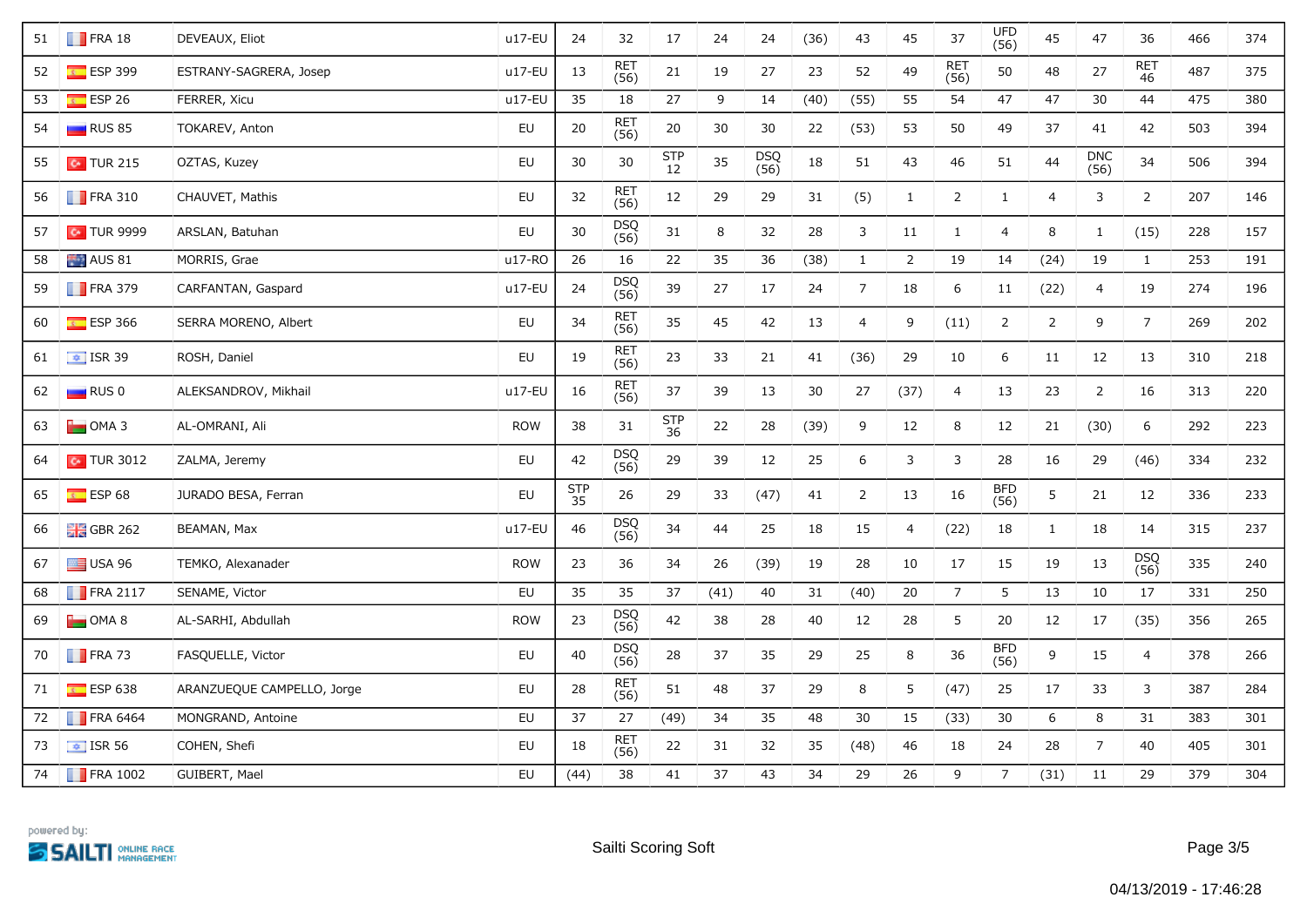| 75 | $\frac{10}{200}$ GBR 111 | GALLETTI, Roberto         | EU         | 31   | DSQ<br>(56) | 41        | 36               | 39   | 43   | 35                 | (36)               | 28                 | 3                | 20               | 5                | 25                 | 398 | 306 |
|----|--------------------------|---------------------------|------------|------|-------------|-----------|------------------|------|------|--------------------|--------------------|--------------------|------------------|------------------|------------------|--------------------|-----|-----|
| 76 | HUN 9                    | MORVAI, Balint Antal      | $u17-EU$   | 39   | 34          | 39        | 42               | 41   | (46) | 16                 | 21                 | 13                 | 23               | 10               | 28               | <b>DNC</b><br>(56) | 408 | 306 |
| 77 | $\frac{1}{26}$ GBR 966   | BULSON, James             | EU         | 36   | 40          | (42)      | 38               | 38   | 32   | 31                 | (32)               | 26                 | 16               | $\overline{7}$   | 16               | 27                 | 381 | 307 |
| 78 | $\sim$ TUR 988           | GIRITLIOGLU, Kerim        | $u17-EU$   | 36   | DSQ<br>(56) | 52        | 23               | 33   | 27   | 37                 | <b>DNC</b><br>(56) | DNC<br>56          | 9                | 3                | 14               | 24                 | 426 | 314 |
| 79 | $\blacksquare$ FRA 503   | RAIMI, Matheo             | EU         | 49   | DSQ<br>(56) | 36        | 41               | 41   | 52   | 13                 | 6                  | 14                 | 21               | (36)             | 32               | 10                 | 407 | 315 |
| 80 | $\Box$ OMA 15            | AL- BREIKI, Usama         | <b>ROW</b> | 38   | DSQ<br>(56) | 44        | 31               | 44   | 45   | 20                 | $\overline{7}$     | (46)               | 32               | 15               | 34               | 8                  | 420 | 318 |
| 81 | <b>POR 17</b>            | PEREIRA, Andrea           | <b>EU</b>  | 31   | 37          | 40        | (51)             | 42   | 44   | 10                 | 33                 | (37)               | 29               | 34               | 6                | 18                 | 412 | 324 |
| 82 | $-$ GBR 3127             | WILLIAMS, Sam             | EU         | 43   | DSQ<br>(56) | 38        | 53               | 37   | 33   | 24                 | 24                 | 15                 | (37)             | 18               | 25               | 23                 | 426 | 333 |
| 83 | $E$ ESP 5                | BALTASAR SUMMERS, Toni    | EU         | 39   | RET<br>(56) | 47        | 49               | 48   | 33   | 22                 | 22                 | 23                 | 22               | 25               | (27)             | 9                  | 422 | 339 |
| 84 | $\bullet$ CYP 10         | CHRISTODOULOU, Christos   | EU         | 53   | DSQ<br>(56) | 45        | 25               | 46   | 20   | 14                 | 19                 | 31                 | 36               | 38               | BFD<br>(56)      | 22                 | 461 | 349 |
| 85 | $E = ESP 21$             | GESTOSO, Alvaro           | $u17-EU$   | 33   | DSQ<br>(56) | 32        | 45               | 34   | 16   | 43                 | 40                 | 12                 | 31               | (48)             | 46               | 21                 | 457 | 353 |
| 86 | $E$ ESP 339              | TOMAS CARDELL, Bernat     | $u17-EU$   | 40   | 39          | 47        | 32               | 36   | (51) | 44                 | (47)               | 25                 | 26               | 14               | 20               | 43                 | 464 | 366 |
| 87 | HUN 160                  | PALINKAS, Tamas           | $u17-EU$   | 42   | 43          | 44        | 44               | 38   | (46) | 19                 | 16                 | (38)               | 33               | 29               | 31               | 38                 | 461 | 377 |
| 88 | $\Box$ DEN 444           | DIXEN, Alfred             | EU         | 47   | 44          | 46        | 47               | (48) | 25   | 18                 | 30                 | 32                 | 27               | (46)             | 24               | 37                 | 471 | 377 |
| 89 | $\frac{1}{2}$ HKG 97     | YIM, Tong Hei             | <b>ROW</b> | 51   | DSQ<br>(56) | 33        | 43               | 43   | 28   | 38                 | (45)               | 29                 | 17               | 44               | 22               | 36                 | 485 | 384 |
| 90 | $\blacksquare$ ITA 73    | MASONI, Dario             | EU         | 54   | RET<br>(56) | 40        | <b>STP</b><br>51 | 44   | 39   | UFD<br>(56)        | 17                 | 30                 | 19               | 33               | 38               | 20                 | 497 | 385 |
| 91 | $\frac{1}{26}$ GBR 988   | SHAW, Oscar               | u17-EU     | 50   | DSQ<br>(56) | STP<br>44 | 42               | 34   | 50   | 33                 | 31                 | (45)               | 10               | 41               | 23               | 32                 | 491 | 390 |
| 92 | $\frac{1}{26}$ GBR 991   | READ, Rafferty            | u17-EU     | 48   | DSQ<br>(56) | 50        | 49               | 40   | 48   | 21                 | 35                 | 24                 | (45)             | 30               | 42               | 5                  | 493 | 392 |
| 93 | $\sqrt{1}$ ISR 20        | SHTIGLITZ, Neil           | $u17-EU$   | 41   | 41          | 33        | 48               | (51) | 44   | (45)               | 38                 | 42                 | 8                | 39               | 26               | 34                 | 490 | 394 |
| 94 | $E = ESP 17$             | SAMALEA, Jaime            | EU         | 45   | 45          | 38        | 43               | 45   | (50) | 17                 | 25                 | 41                 | 42               | 27               | (44)             | 30                 | 492 | 398 |
| 95 | $\blacksquare$ NED 750   | VAN WIJNGAARDEN, Matthijs | EU         | 29   | 29          | 32        | 40               | 22   | (42) | 11                 | 27                 | <b>DNC</b><br>(56) | <b>DNC</b><br>56 | <b>DNC</b><br>56 | <b>DNC</b><br>56 | <b>DNC</b><br>56   | 512 | 414 |
| 96 | $\blacksquare$ FRA 1     | HUISSOUD, Bastien         | EU         | 46   | 42          | 36        | (54)             | 52   | 38   | <b>DNC</b><br>(56) | 14                 | 34                 | <b>DNC</b><br>56 | 40               | 49               | 11                 | 528 | 418 |
| 97 | POL 45                   | UGNIEWSKI, Kamil          | EU         | 45   | DSQ<br>(56) | 46        | 25               | 46   | 49   | 32                 | (41)               | 40                 | 39               | 37               | 37               | 28                 | 521 | 424 |
| 98 | $\equiv$ EST 336         | ANTON, Raul               | EU         | (55) | 17          | 53        | 52               | 51   | 51   | 34                 | 23                 | 48                 | 41               | (50)             | 45               | 33                 | 553 | 448 |
| 99 | $\equiv$ ISR 88          | ARAD, Nir                 | EU         | 52   | 13          | 48        | (55)             | 53   | 45   | 23                 | 39                 | 43                 | 43               | 42               | 48               | DNC<br>(56)        | 560 | 449 |